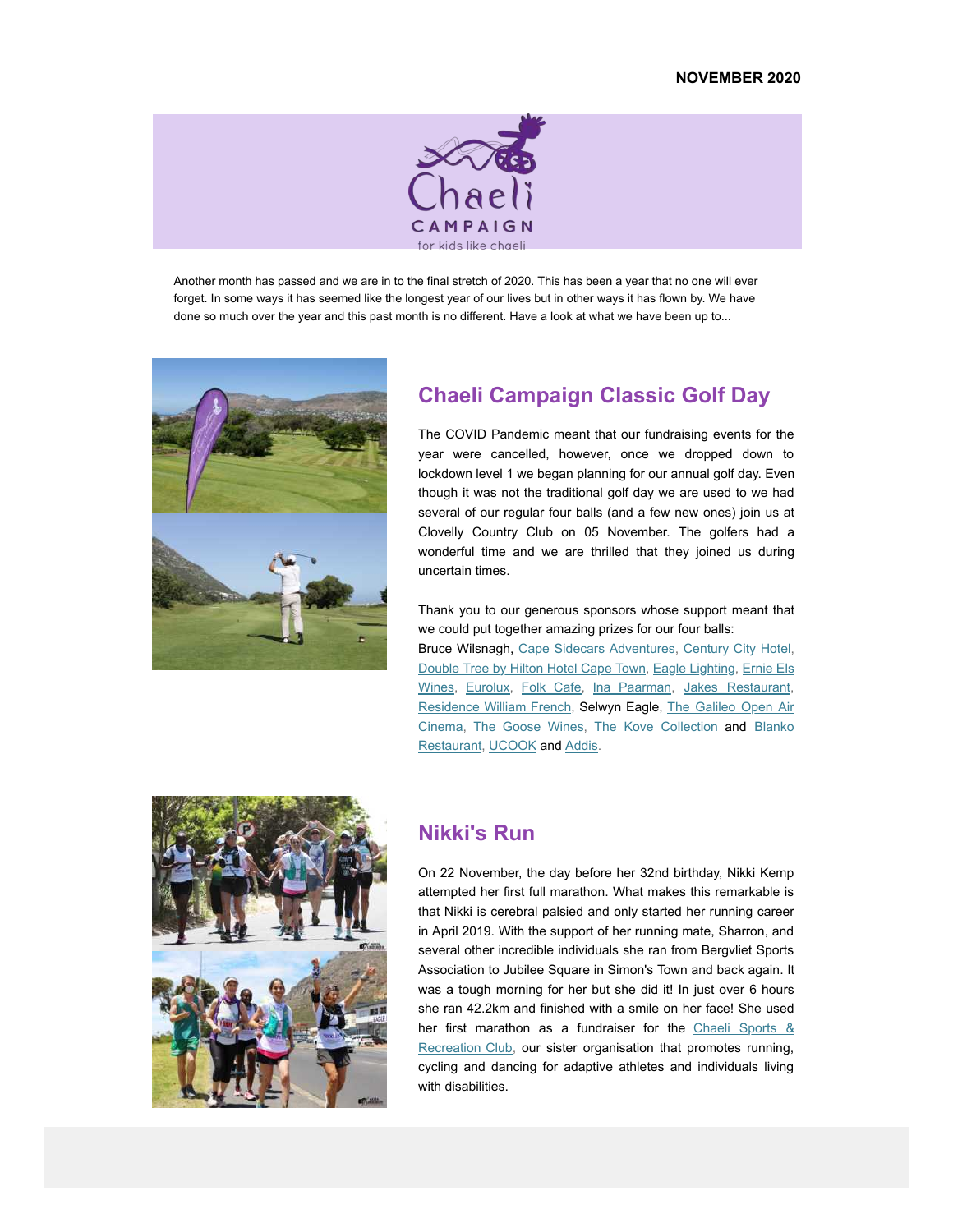

#### **Chaeli Cottage Preschool registrations are open**

Chaeli Cottage Preschool hosted an open day this past weekend and there is a feeling of excitement in the air for what the new year will bring. New little faces lit up as they explored the school and made new friends while parents chatted to Teacher Debbie and our occupational therapist, Rosemary.

If you are looking for a happy and nurturing inclusive preschool for your little one email

ecd@chaelicampaign.co.za for a registration form.

# **CHAELI CAMPAIGN BLOG**

#### **Have you seen our blog?**

Our website features a brand new **blog** where we share Stories of Hope. Every month we share the remarkable stories of differently abled individuals who are involved with The Chaeli Campaign in some way or another. Next month's Story of Hope focuses on Mpumi, who also happens to be Brand Ambassador of the Chaeli Sports & Recreation Club.

Keep your eyes peeled as we will soon be adding *Messages from Mom* to the blog, where Zelda, CEO of The Chaeli Campaign, will be sharing her own stories and anecdotes.



#### **The gift of independent communication for Kudzai**

We are still hopeful that we can help Kudzai receive the gift of independent communication this Christmas. A new laptop and specialised software, Eyegaze, will allow Kudzi to communicate with his friends, family and school peers without the assistance of a facilitator. Your donation, no matter how big or small, could open an entire new world for Kudzai.

**THE CHAELI CAMPAIGN BANK: ABSA ACC #:9197 353 175 (Savings) BRANCH: Wynberg (632005) REFERENCE: Your Name + KUDZAI**

# **Zone Ambassadors Launch**

January 2021 sees the launch of a new Leadership project for young adults. Three global groups will be launched along the Africa, America and Asia time zones. Today we annouce the start of the Africa (and Europe!) Zone Ambassadors on 23 January 2021. We invite all young adults (minimum age 15 years old) to join us from European and African countries to register for this journey of leadership, self discovery and activism.

Click here to register for the Africa (and Europe) Zone Ambassador meeting or email info@chaelicampaign.co.za to join the America and Asia Zone Ambassadors.